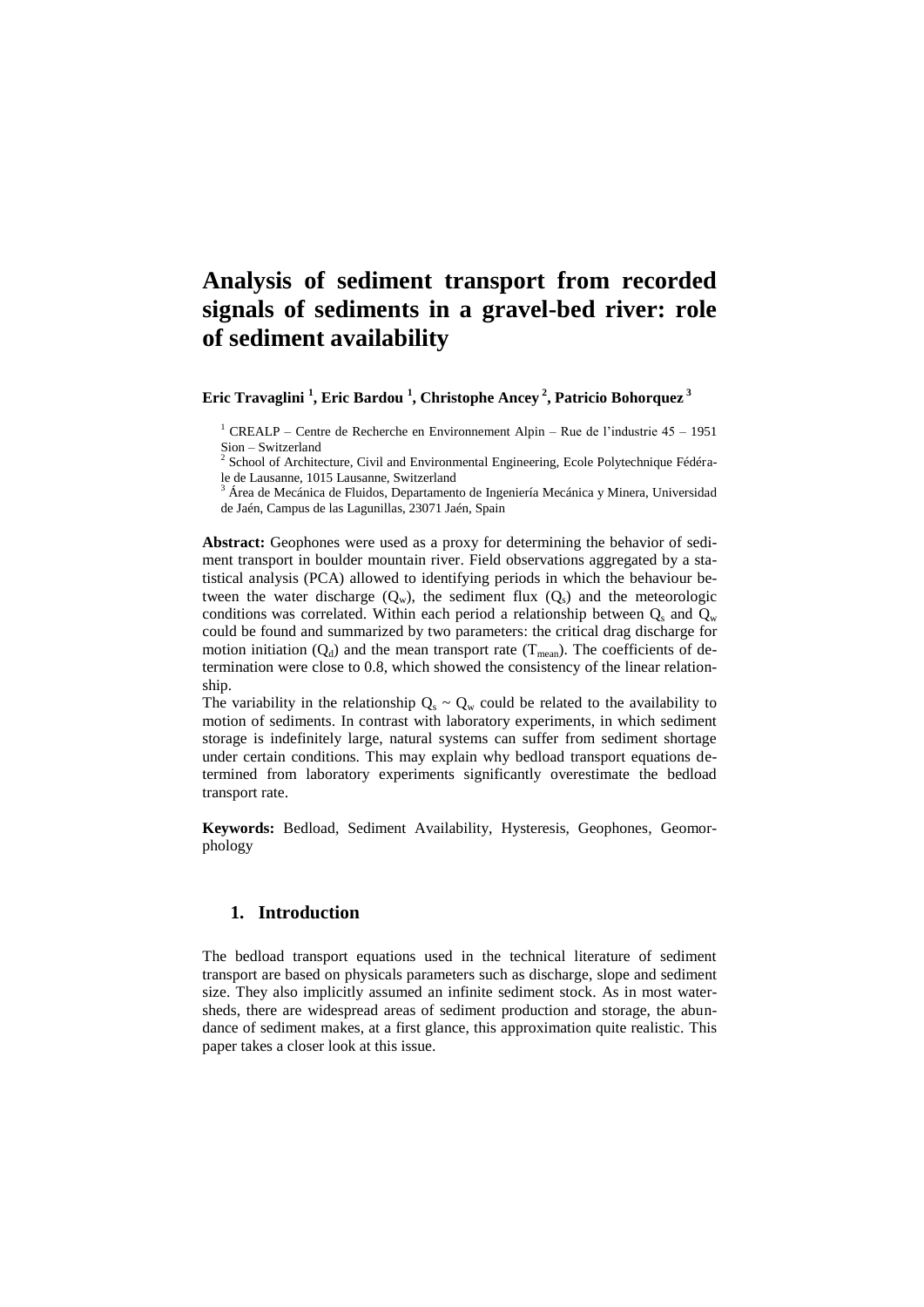Located in South-West Swiss Alps, the Navisence River is hydrologically undisturbed in its upper part (down to Zinal). At the Mottec's outlet, the catchment area covers 80 km<sup>2</sup>, including about 50 km<sup>2</sup> of glaciers (Figure 1A). Its flow regime is typically glacio-nival, with very low flow rates in Winter and high discharges in July, with significant circadian variations. In Summer discharges ranging from 5 to 15  $m^3s^{-1}$  are measured, with peaks exceeding 30  $m^3s^{-1}$  during storm–induced floods. This pseudo-periodical behaviour has made it possible to study a large number of cycles with rising / falling limbs.

Bedload transport rate behaviour is influenced by anthropogenic structures. Schematically [\(Figure 1B](#page-1-0)), upstream of the station, there is a gravel pit, then, a transfer reach, followed by a deposition and a meandering zone. Sediment lateral inputs are currently small. Yet, some tributaries prone to debris flows such as the Péterey stream can yield large amounts of poorly sorted materials to the Navisence, In Zinal, a monitoring station has been built to measure the bedload transport rates by the means of 12 geophones mounted on steel plates fixed on the river bed (Rickenmann et. al. 2012).

Bedload behaviour over time presents homogenous phases, which are analysed by using principal component analysis (PCA). We will show that its results are confirmed by field observations. To that end, i) we will specify the notions of incipient motion and average transport conditions, ii) we will present the relationships between the water and sediment fluxes, iii) we will introduce the notion of sediment availability (*i.e.* sediment on the bed which are not hided or armoured and easily entrained by water) and then compare the empirical bedload equations.



<span id="page-1-0"></span>**Figure 1 : A) Navisence watershed map B) Navisence behaviour scheme**

#### **2. Facilities and Methods**

The gauging station consists of 12 geophones across the river bed. These geophones record the vibrations induced by the sediment when impacting the steel plates. The signal is pre-processed by transforming the vibrations into a number of pulses per minute, which will be served as a proxy for the bedload transport rate.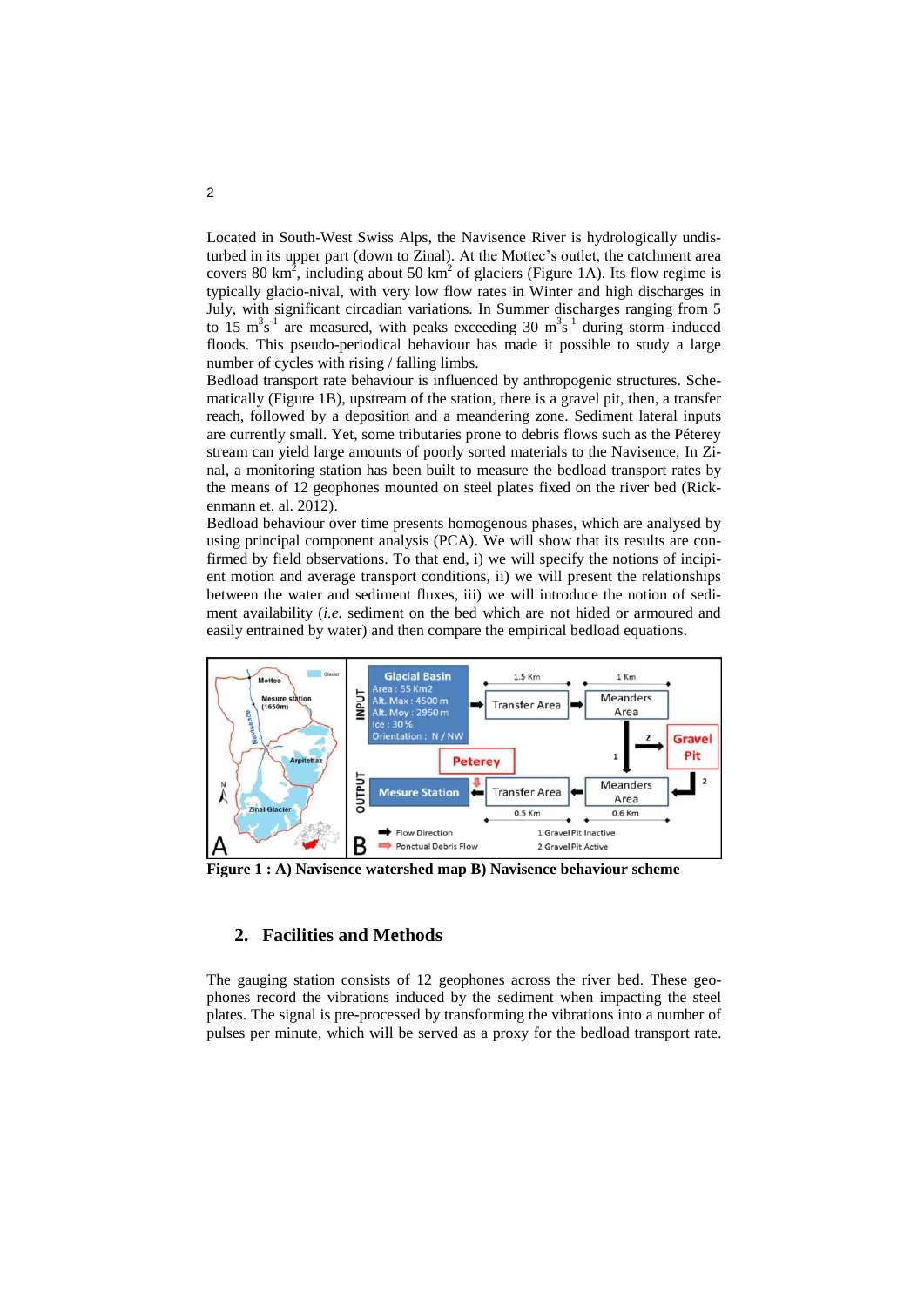Part of the sediment flux (involving the finest particles) cannot be measured using this system.

These data, derived from the raw records, gather 5 events in a set of 69 days.

- The bedload transport rate is determined by summing the number of pulses per minute recorded for the all of the geophones at time *t*. This value is then averaged for the last 24, 48 and 72 hours.
- The water discharge represents the water flux in  $m<sup>3</sup>s<sup>-1</sup>$  averaged over a timespan of one minute for the last 24, 48 and 72 hours.
- The meteorological conditions are characterized by the amount of rainfall averaged over  $24$  hours in mm, the maximum rainfall intensity in mm  $h^{-1}$ and the positive degree-day for the last 24h in °C/d (recorded at an altitude of 2900 m).

After centering and reducing the data, we use principal component analysis to decrease the number of dimensions. Identifying homogenous subsets of data, the result are then analysed with a hierarchical clustering that calculate distance with the Euclidian method, and classify them with the Ward method. By a trial and error process, we select the adequate number of groups.

# **3. Results**

The dimension reduction let us select the fourth principal components that explain at least 80% of the data. Figure 3 illustrates the evolution of  $Q_s$  related to  $Q_w$  between May and August 2013. Using hierarchical classification, 6 distinct groups have been identified and projected on the time axis. Information related to special events (floods, debris flows) and about the gravel pit activity has also been added.



**Figure 2 : Water and sediment discharges, gravel pit activities, events (E) and periods (P) identified phases for 2013**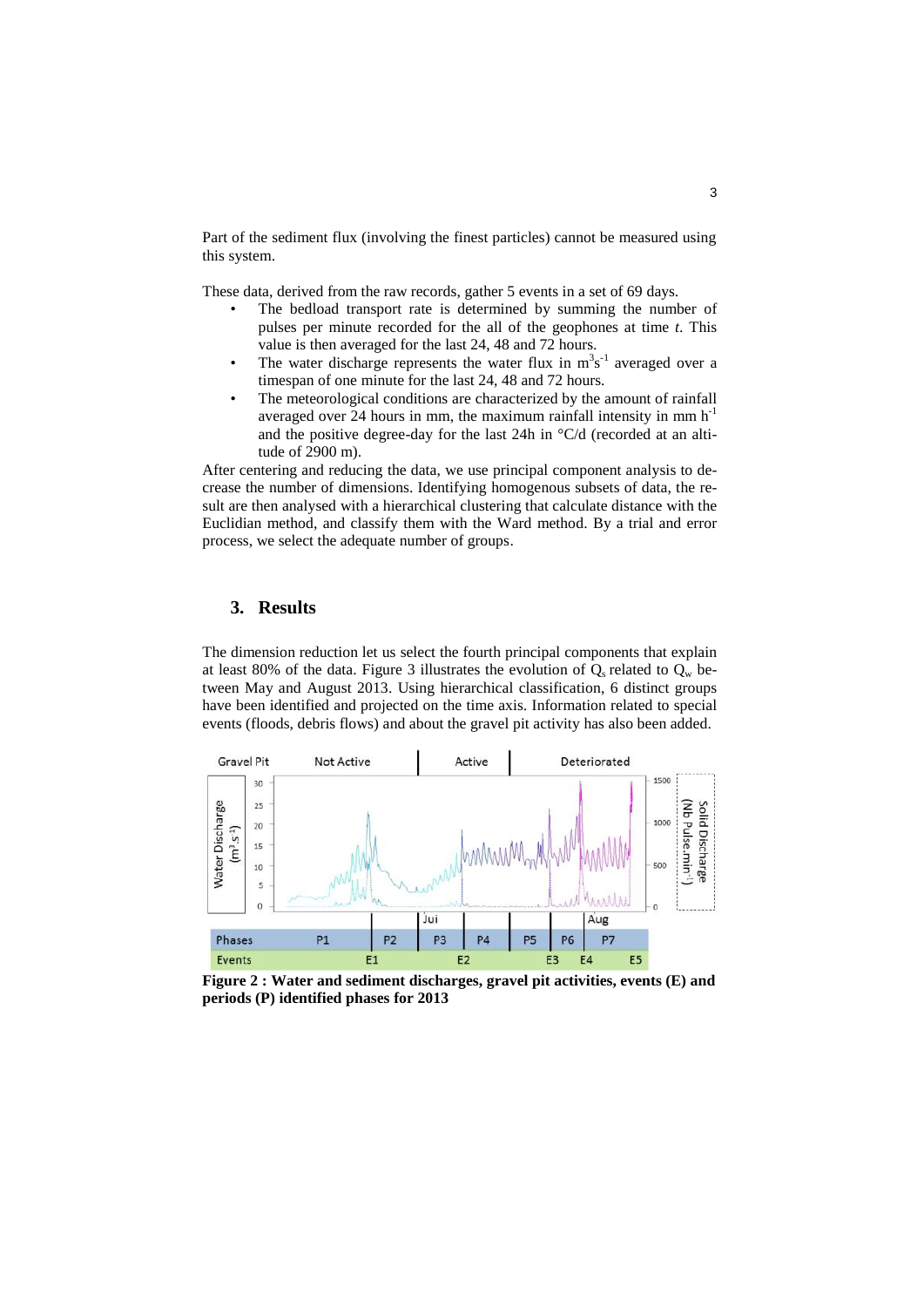During phases P1 and P3, the system is in a transient state. Average flows and daily fluctuations increase until the first flood E1 occurs. Phase P2 corresponds to the discharge decay. Note that daily fluctuations decrease significantly. Bedload transport rates increase during P3, but suddenly drop to zero when event E2 occurs. Later on, a period of intense snow melting begins (high circadian fluctuations with a daily mean discharge above 10  $m^3s^3$ . P4 and P5 do not differ much (they are still characterized by low bedload transport rates). During P6 and P7, the water discharge is still high, and significant bedload transport occurs after the event E3. The separation by PCA highlights the role of disturbing flood events as hinges between homogenous phases.

For most phases identified by PCA the linear coefficient of determination is good  $(R<sup>2</sup> > 0.8)$ , suggesting that  $Q_s \sim Q_w$  can be considered homogeneous within a phase. Two subsequent distinct phases can be characterized by their parameters [\(Figure 4\)](#page-4-0). For example,  $Q_d$  is not constant and tends to increase between P1 and P4. By contrast, T<sub>mean</sub> decreases at the same time. (*e.g.* in Summer, owing to highly fluctuating water discharges, the critical water discharge is higher for particles of the same size).

For each identified period, two parameters have been defined (Figure 3):

- The critical water discharge related to incipient motion  $(Q_d)$ .
- The average transport rate  $(T_{mean})$  characterized by a linear relationship between the sediment and water discharges.

Finally, we compare these results with field observations and sediment inputs and movements upstream of the measurement station.



**Figure 3: Relationship between the discharge**  $(Q_d)$  **and the water discharge**  $(Q_w)$  allowing empirical estimation of the mean transport rate  $(T_{mean})$ .

For the 1 min averaged values and during each flood event, an anti-clockwise hysteresis curve has been observed, with the important consequence that the bedload transport peak is recorded after the flood peak.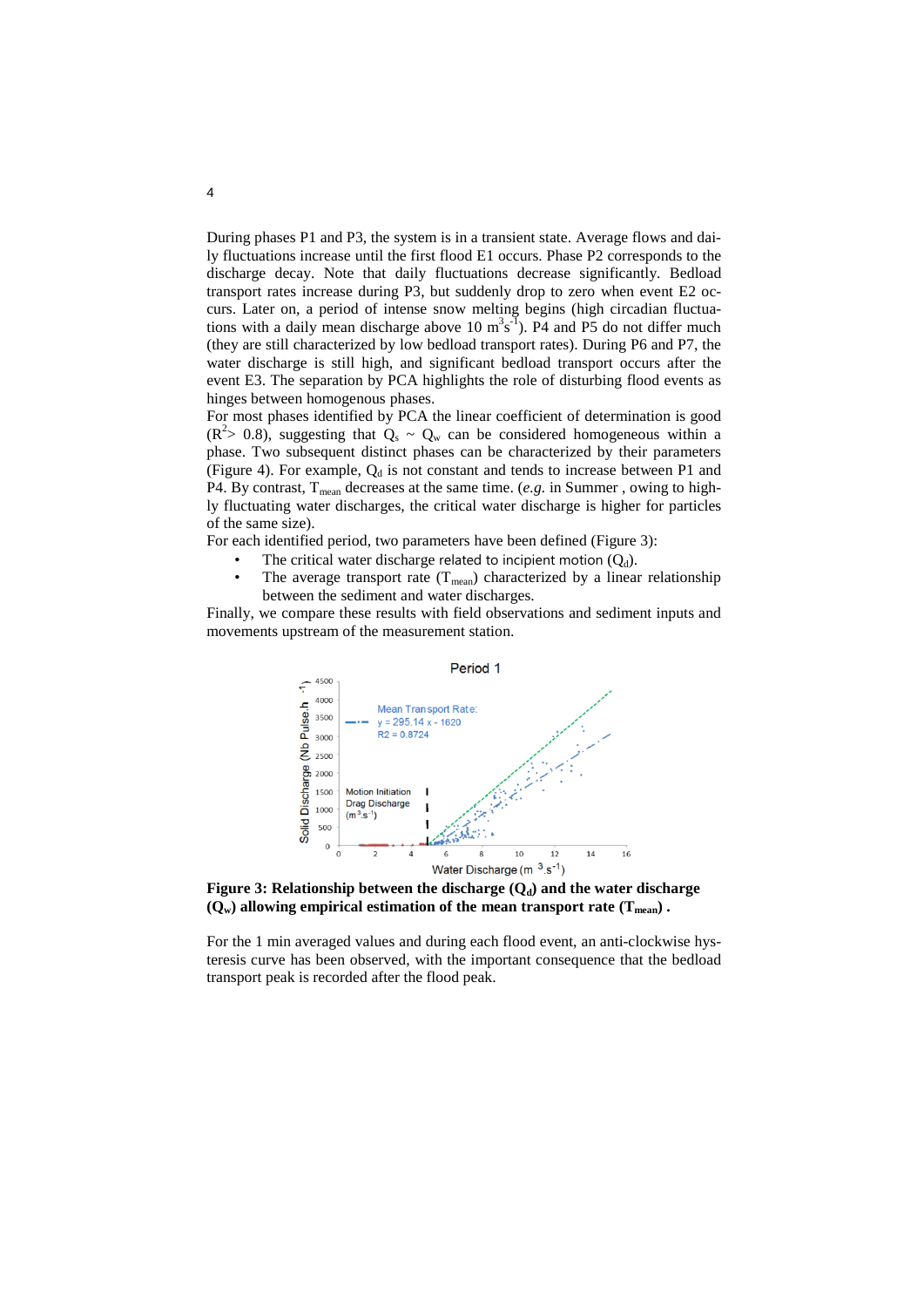

<span id="page-4-0"></span>**Figure 4 : Qs ~ Qw relationship sample and flood**  The important mean transport rate during phase P1 is to be linked with the stoppage of gravel-pit operations (see Fig. 1B). During E3, the entrance dyke, managing the gravel-pit has been eroded and a part of the flow stopped passing through this anthropogenic deposition area.

# **4. Discussion**

The flood that occurred on July  $1<sup>st</sup>$  2012 was characterized by a water discharge, whose daily average was about 20  $m^3s^{-1}$ . This event remobilized part of the riverbed including the deposit of a gravel bank ( $D_{50} \sim 25$  cm) just upstream of the measuring station.

During phases 1 and 2, the gravel pit was inactive and sediment transfer of sediment from upstream can be regarded as complete and undisturbed. In the first phase, sediment transport rates were observed despite the low water discharges. In the second phase, the water discharge is of the same order of magnitude, so the ratio of transport decreases significantly. We assume that the water discharge during this event allowed the sediment deposited during the falling limb of the flood of 2012 to be mobilized again and transported. The absence of pulses observed during P2 was related to the absence of sediment transport. A set of two hypotheses can validate these observations:

- **H1**: There is sediment transport in the river during this phase, but the sedimentary volume has not yet reached the station. This implies that the the bulk of the sediment volume is located far upstream.
- **H2**: There is a dependence of the critical water discharge on the sediment mobilized. In our observations we can assume that the observed water flows are able to mobilize only part of the whole grain size distribution as those deposited during the 2012 flood.

When phase P3 started, the gravel pit was "activated", *i.e.* most of the river was diverted into the trapping area and sediment supply from upstream of the gravel dropped to a significant degree. Phases P1 and P3 are hydrologically similar. However, the mean transport rates were higher during P1, which implies that a control parameter of the system under investigation changed. Owing to the gravelpit activation we assume that this control parameter was the sediment availability in the upper part of the system.